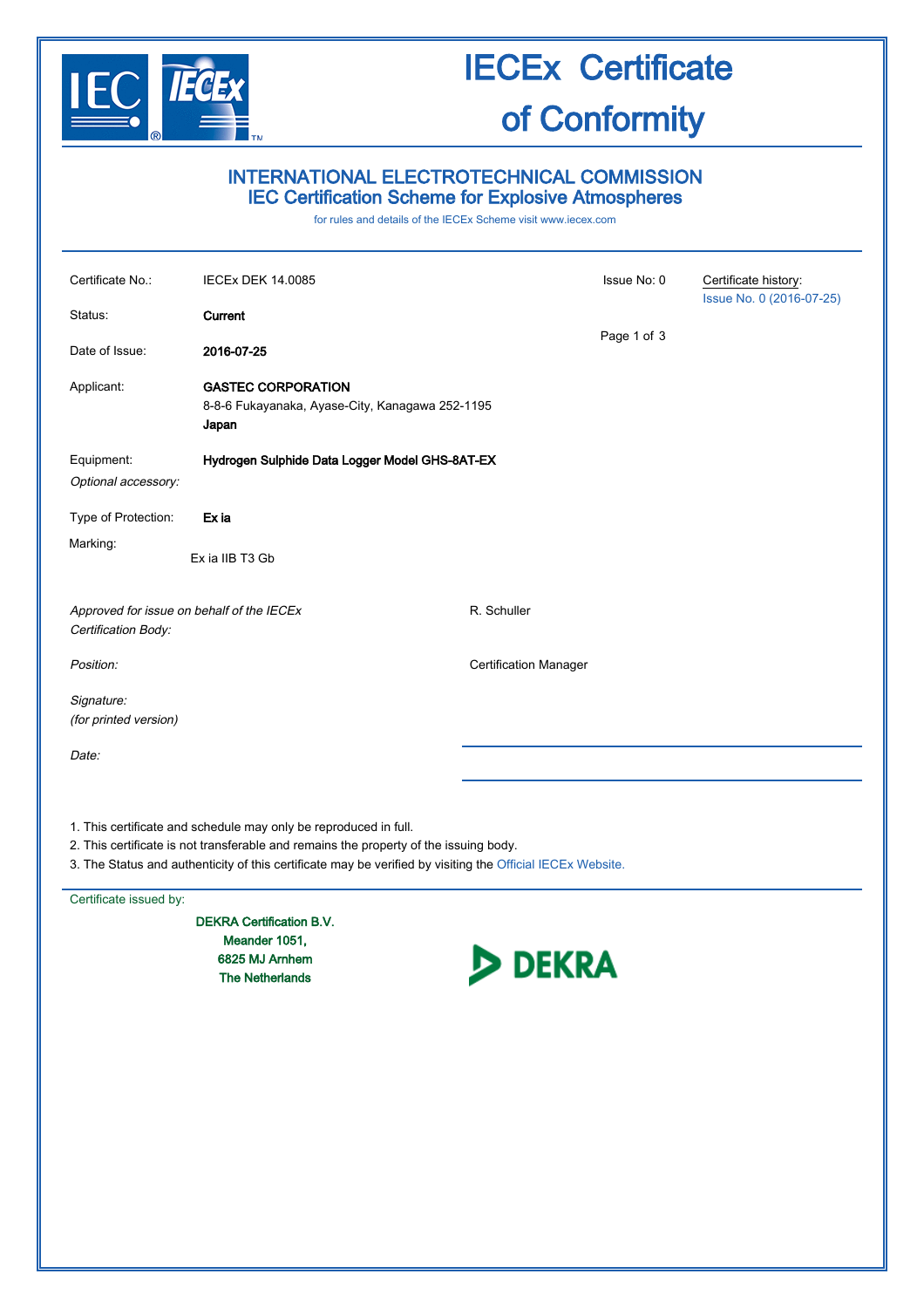

# IECEx Certificate of Conformity

| Certificate No: | IECEx DEK 14,0085                                                                     | Issue No: 0 |
|-----------------|---------------------------------------------------------------------------------------|-------------|
| Date of Issue:  | 2016-07-25                                                                            | Page 2 of 3 |
| Manufacturer:   | <b>GASTEC CORPORATION</b><br>8-8-6 Fukayanaka, Ayase-City, Kanagawa 252-1195<br>Japan |             |

Additional Manufacturing location(s):

This certificate is issued as verification that a sample(s), representative of production, was assessed and tested and found to comply with the IEC Standard list below and that the manufacturer's quality system, relating to the Ex products covered by this certificate, was assessed and found to comply with the IECEx Quality system requirements. This certificate is granted subject to the conditions as set out in IECEx Scheme Rules, IECEx 02 and Operational Documents as amended.

### STANDARDS:

The apparatus and any acceptable variations to it specified in the schedule of this certificate and the identified documents, was found to comply with the following standards:

| IEC 60079-0:2011<br>Edition:6.0   | Explosive atmospheres - Part 0: General requirements                          |
|-----------------------------------|-------------------------------------------------------------------------------|
| IEC 60079-11: 2011<br>Edition:6.0 | Explosive atmospheres - Part 11: Equipment protection by intrinsic safety "i" |

This Certificate does not indicate compliance with electrical safety and performance requirements other than those expressly included in the

Standards listed above.

## TEST & ASSESSMENT REPORTS:

A sample(s) of the equipment listed has successfully met the examination and test requirements as recorded in

Test Report:

[NL/DEK/ExTR14.0092/00](http://iecex.iec.ch/extr/NL.DEK.ExTR14.0092.00)

Quality Assessment Report:

[NL/DEK/QAR13.0053/01](http://iecex.iec.ch/qar/NL.DEK.QAR13.0053.01)